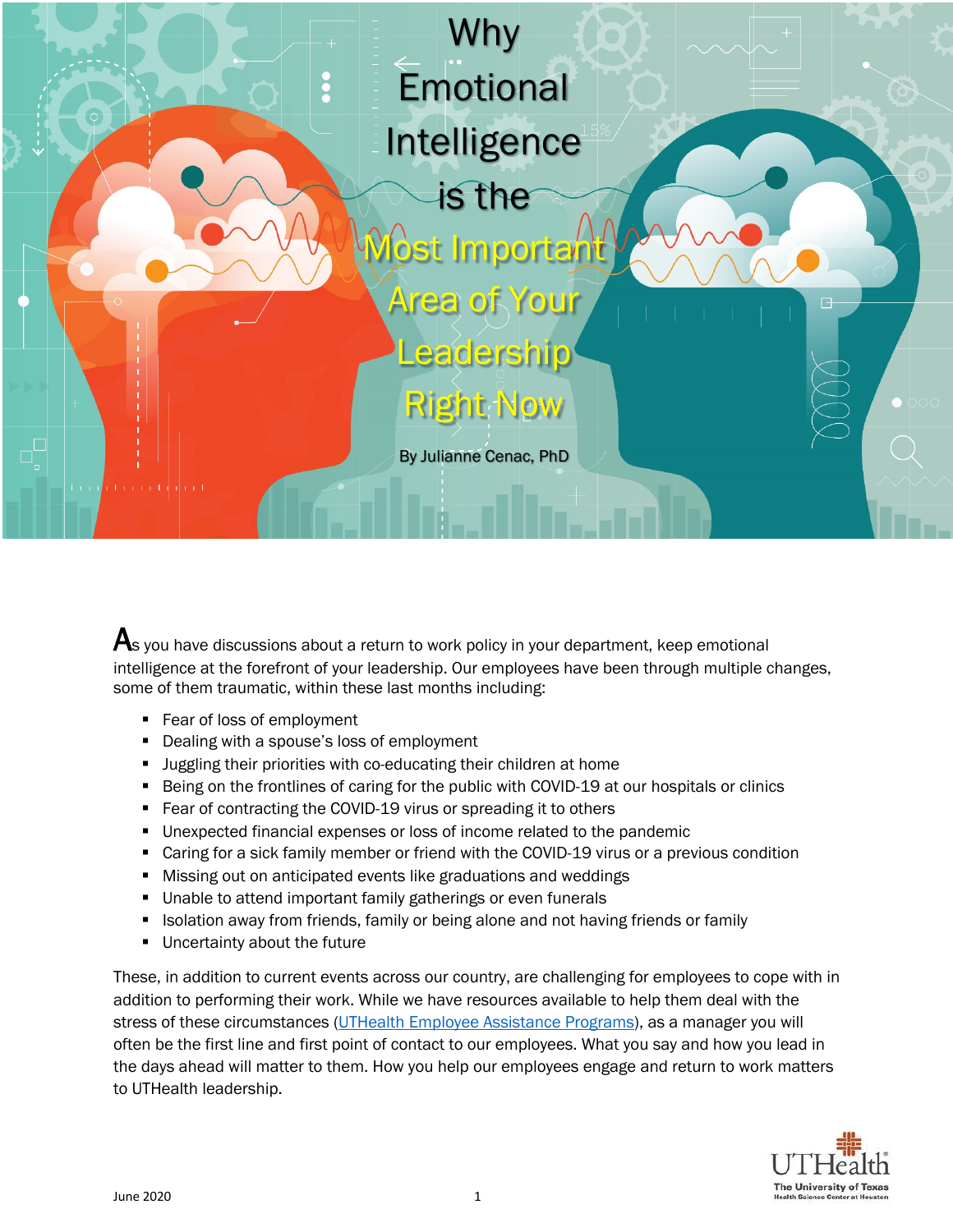Therefore, to be effective you will need to develop the capacity to relate to employees in genuine ways; better understand their challenges and perspectives. To do this, consider ways to develop and increase your emotional intelligence as a manager.

### Emotional Intelligence Defined

Emotional intelligence includes the level of self-awareness, social-awareness and self-regulation of your behavior. It also addresses your ability to remain positive and manage your emotions and the needs of others in constructive ways. It means that leaders are adaptive, resilient to change and can build genuine relationships with others and solve problems. The Bar-On model of Emotional Intelligence provides an evidence-based framework for better understanding how to lead with higher levels of EI. The core constructs of the model are further described below (Figure 1).

### Figure 1: Reuven Bar-On Model of Emotional Intelligence



# Self-Awareness and Self-Expression

There is a reason flight attendants tell parents to put the mask on first in the event of unexpected changes to altitude and environment. When dealing with unexpected change and impact to your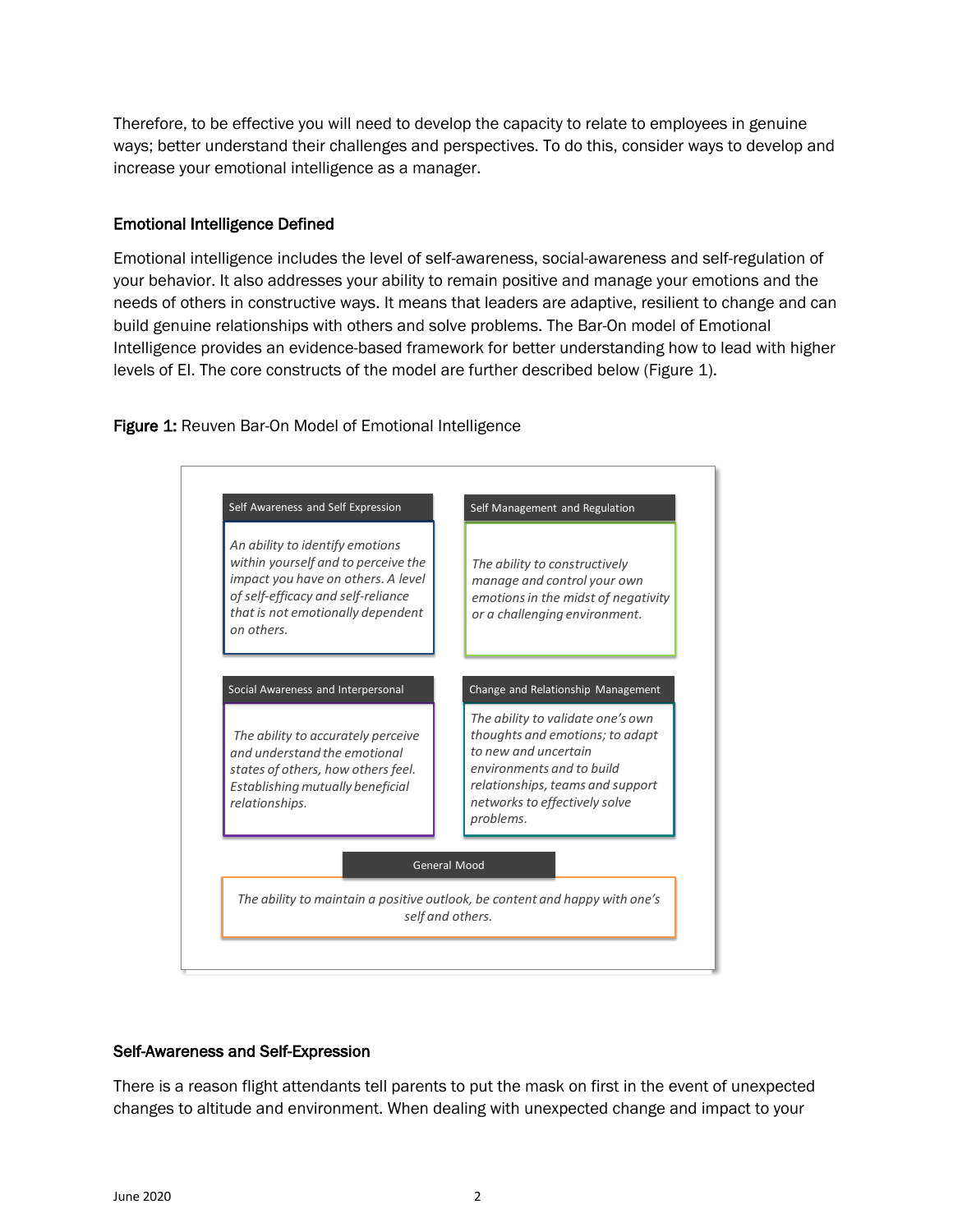environment, focus on your self-care to ensure that you are emotionally fit to handle the challenges and impact of serving and meeting your employees' needs. Leadership is sacrificial. It seeks the interest of others and ensures that others are cared for and whole. As a result, it will help if you are strengthened personally to have something left, something available within you and your leadership to be present and engaged with your employees.

#### Social-Awareness and Interpersonal Relationships

Recent engagement surveys with our employees indicate that they are dealing with a range of emotions including fear and uncertainty. As a manager, through your leadership you can help engage your employees by sharing your concern for them and their families. You can provide resources to them like our UTHealth Employee Assistance Programs so that they can seek professional help through counseling, financial and legal services among others. You can also provide consistent and informative communication so that employees know about new developments or policies that may affect them. As leaders, we encourage your pro-active engagement. You do not need to wait for an employee to approach you. Instead, look for opportunities to serve your team members. Look for opportunities and methods to take the initiative to engage with them and empathize with them.

### Self-management and Self-Regulation

Are you dealing with stress and pressure in your own life? Do you have other challenges that you are dealing with such as moving; buying a house; managing your child's transition to (or back to) college or university in the middle of a pandemic; managing financial pressure or talking to your child about recent events in the news? Each of these examples represent unique stressors and dealing with any one of these alone could be daunting. Therefore, how you cope with stress while having the awareness to self-regulate your leadership behavior on display to your team members is important. Finding the right balance for you will help here so that your own emotions do not spill over into your leader behavior.

# Relationship Management

Relationship management is very relevant to our current situation. It is important because relationship management is how you integrate the areas of self-awareness and social awareness in your emotional intelligence. Through relationship management, you can better adapt to uncertainty and change in your environment. In your leadership, this skill will help you be more resilient and effective. It will also help you build better relationships with colleagues and help you be more collaborative with problem solving in high-stress environments.

# Developing Your Emotional Intelligence

In previous years, even decades, the strongest qualities of one's leadership were measured by personality traits, communication skills and presence. Those areas are still important to effective leadership. But, your level of emotional intelligence and your ability to apply it when leading are vitally important to your success when leading in today's society. Some leaders are born with natural